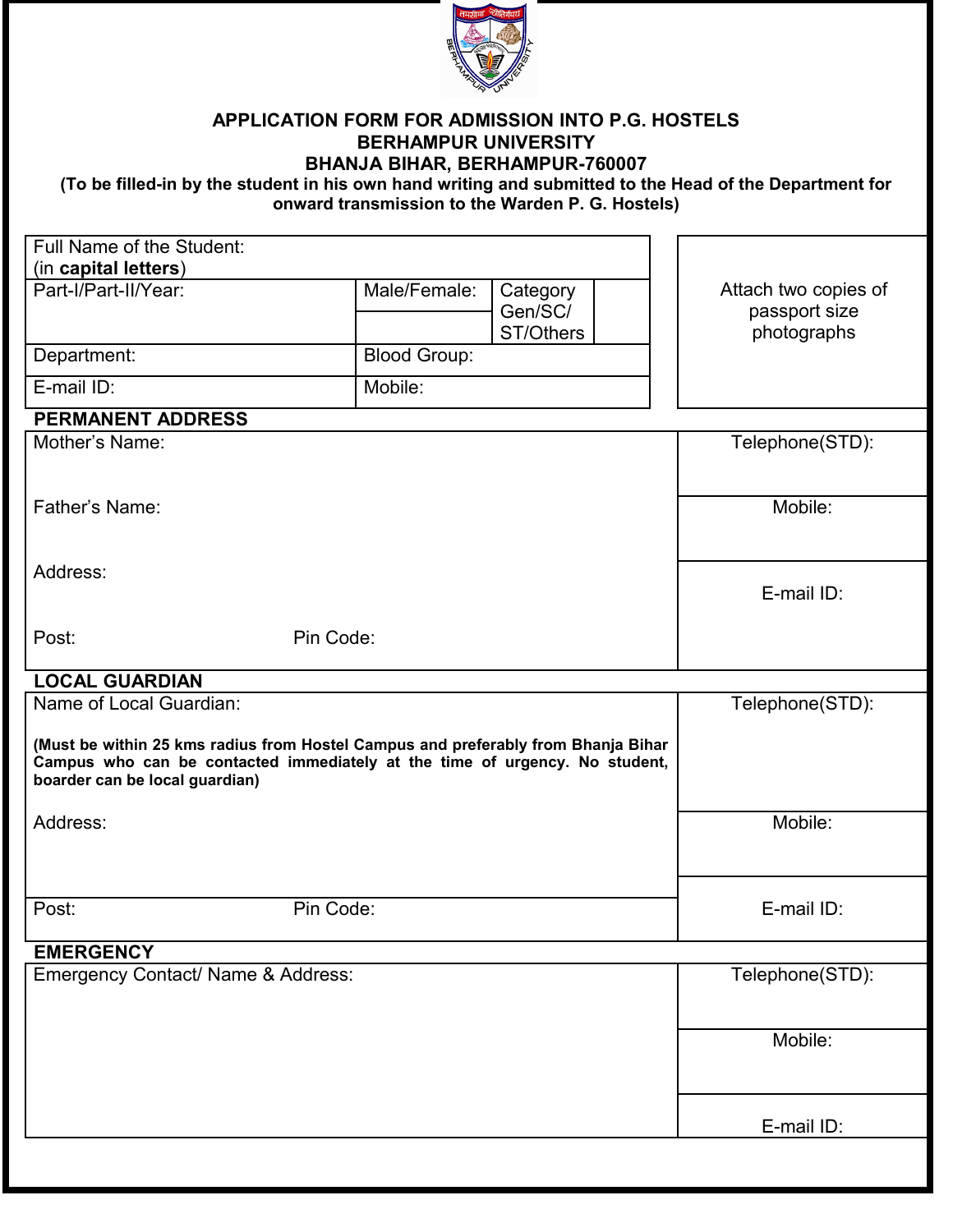# **UNDERTAKING BY THE STUDENT**

I am aware of the serious consequences of ragging/intimation. I assure that I will not indulge in ragging of any kind. If I am found indulging in ragging directly/ indirectly, the University authority may take appropriate action and I will abide by the same.

I also undertake that I shall not keep any guest in my room without prior permission from the Hostel Superintendent.

I shall abide by al the rules and regulations of the Hostel.

Date: *Full Signature of the Student* 

#### **PAYMENT OF HOSTEL DUES**

| Paid  | Rs.<br>$\frac{1}{\sqrt{1-\frac{1}{2}}\left(1-\frac{1}{2}\right)}$ | (in | words |                                                                                                                |     |
|-------|-------------------------------------------------------------------|-----|-------|----------------------------------------------------------------------------------------------------------------|-----|
|       |                                                                   |     |       | ) only through SBI Collect vide Reference No.                                                                  |     |
| Dated |                                                                   |     | and   | Rs. And the set of the set of the set of the set of the set of the set of the set of the set of the set of the | (in |
| words |                                                                   |     |       | ) only through Bank Deposits in Hostel Accounts.                                                               |     |
| Date: |                                                                   |     |       | <b>Signature of the Student</b>                                                                                |     |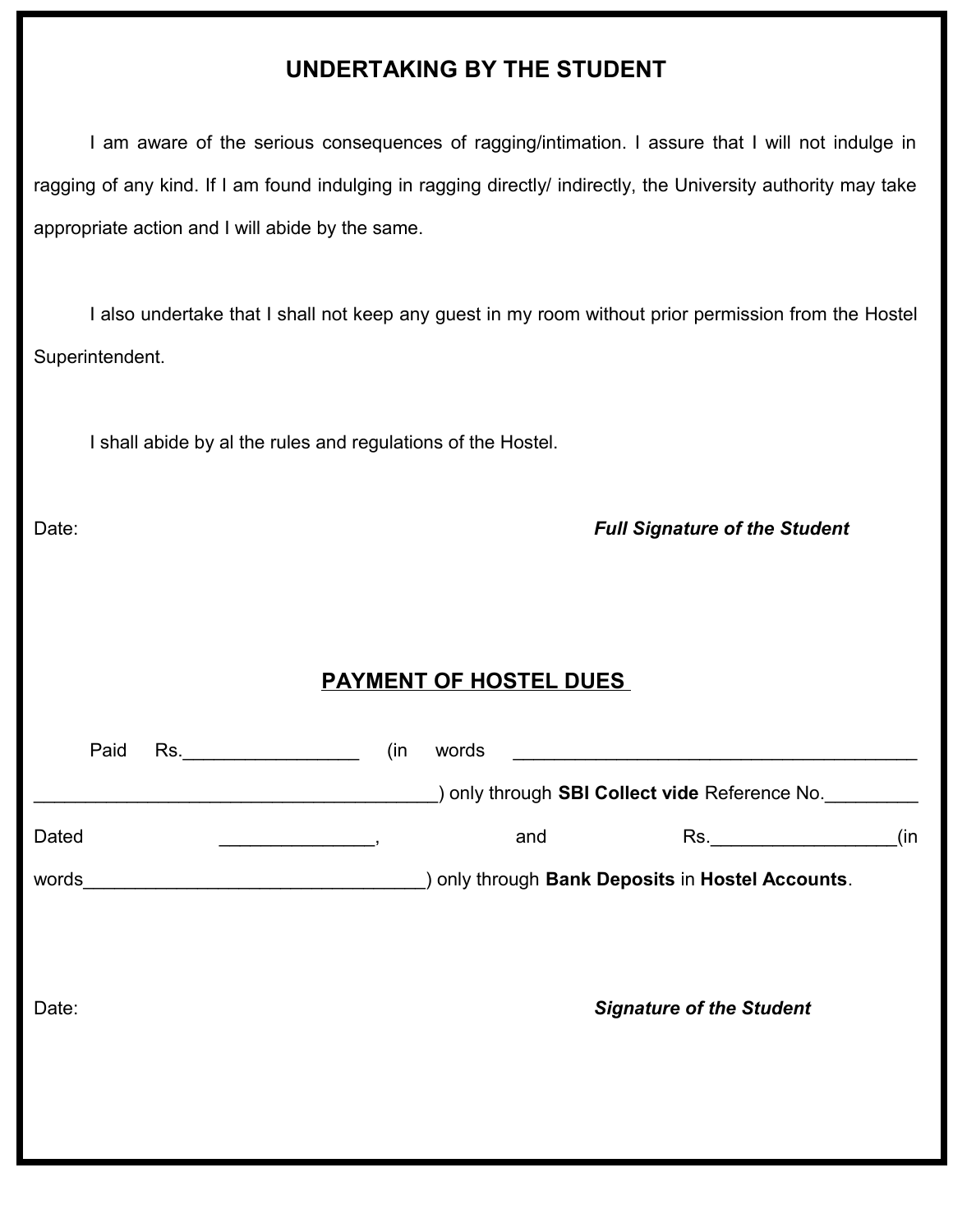| <b>FOR OFFICE USE</b>                                                                                                                                         |                                       |                                                                  |
|---------------------------------------------------------------------------------------------------------------------------------------------------------------|---------------------------------------|------------------------------------------------------------------|
| Authentication & Recommendation by<br>the Head of the Department with seal                                                                                    | Allotment by the Warden, P.G. Hostels |                                                                  |
|                                                                                                                                                               |                                       |                                                                  |
|                                                                                                                                                               |                                       |                                                                  |
| Provisionally admitted into the Hostel vide Receipt No. <b>Construct of the Construct of American</b> Provisionally admitted into the Hostel vide Receipt No. |                                       |                                                                  |
|                                                                                                                                                               |                                       |                                                                  |
| Room No.<br><b>PROVISIONAL HOSTEL ADMISSION CARD</b><br>P.G. Hostels, Berhampur University<br>Bhanja Bihar, Berhampur-760007                                  |                                       | Signature of Superintendent<br>P.G. Hostel, Berhampur University |
|                                                                                                                                                               |                                       |                                                                  |
|                                                                                                                                                               |                                       | <b>Affix Passport size</b><br>Photograph                         |
|                                                                                                                                                               |                                       |                                                                  |
| Date & Seal                                                                                                                                                   | <b>Berhampur University</b>           | <b>Signature of Superintendent</b><br><b>Hostel</b>              |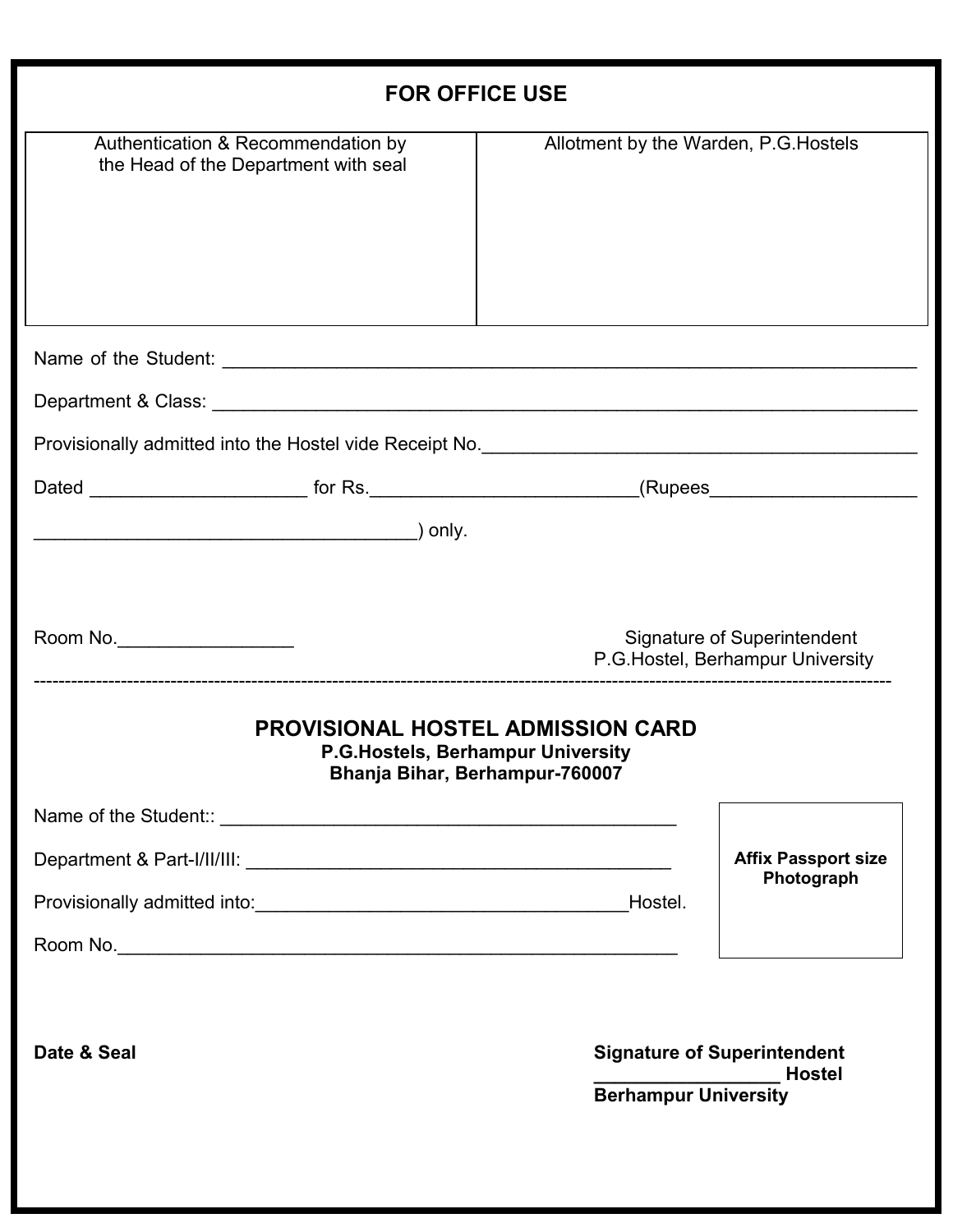### **DECLARATION**

|                                        | with the infrastructure/facilities/services provided by the authority of Berhampur University. I shall abide by |
|----------------------------------------|-----------------------------------------------------------------------------------------------------------------|
|                                        | the hostel rules and regulations perfectly. Hence, I may be allotted hostel accommodation as per hostel         |
| rules.                                 |                                                                                                                 |
|                                        |                                                                                                                 |
| <b>Full Signature of the Candidate</b> | <b>Full Signature of the Father &amp; Mother</b>                                                                |
| Date:                                  | <b>Date</b>                                                                                                     |
|                                        |                                                                                                                 |
| <b>Counter Signed</b>                  |                                                                                                                 |
| <b>Head of the Department (Seal)</b>   |                                                                                                                 |
| Date:                                  |                                                                                                                 |
|                                        |                                                                                                                 |
|                                        |                                                                                                                 |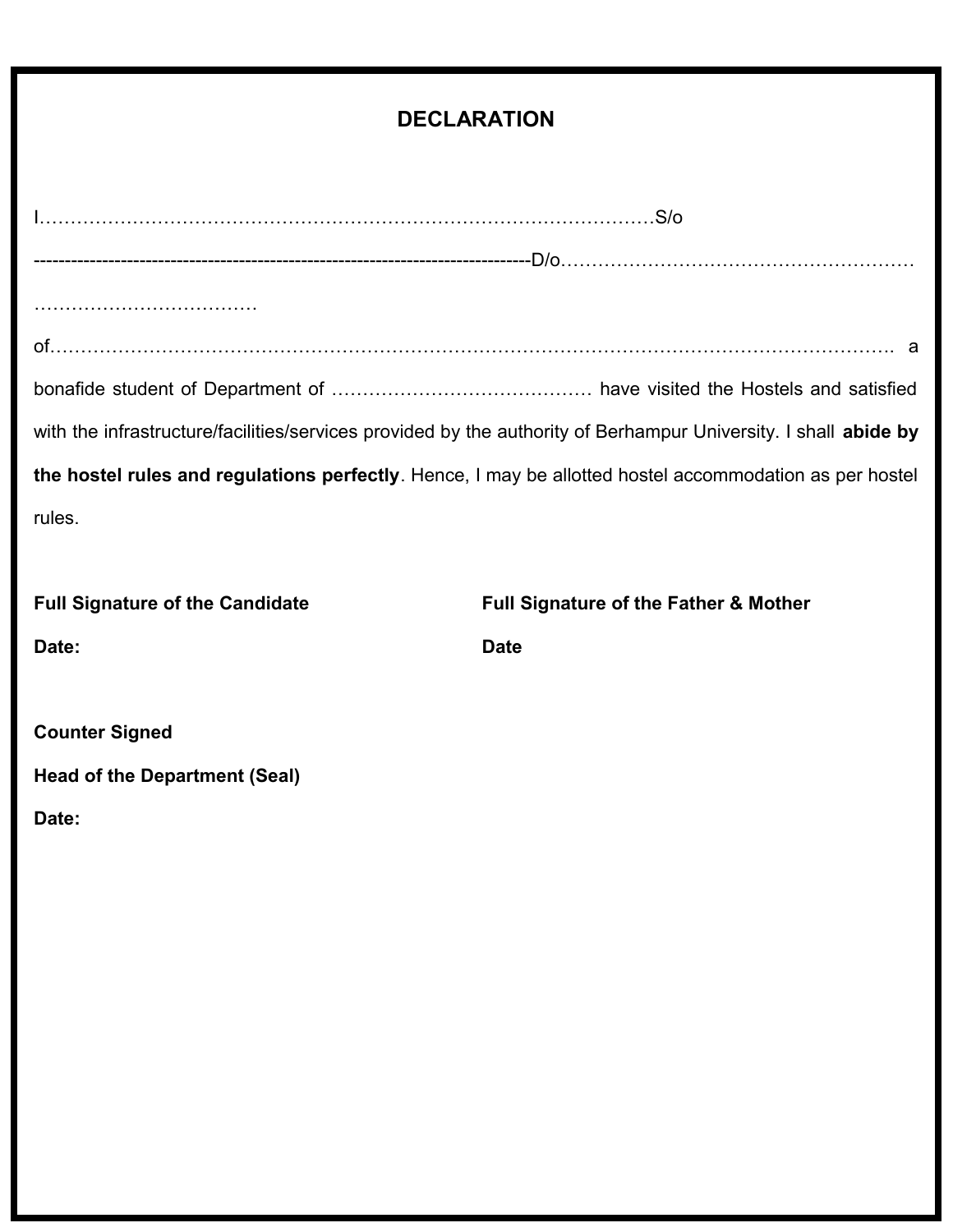#### **Undertaking by the Parents (Specifically for Girl Students)**

Interval and the set of the set of the set of the set of the set of the set of the set of the set of the set of the set of the set of the set of the set of the set of the set of the set of the set of the set of the set of time of emergency situation of my daughter, the following person(s) may be allowed to take my daughter from the hostels after due intimation to the Superintendents/ Matrons, when I personally could not come to take my daughter from the hostels.

| Name                 |  |                                                   |
|----------------------|--|---------------------------------------------------|
| Address              |  | Paste Photo<br>and signature of<br>local guardian |
| <b>Mobile Number</b> |  |                                                   |

| 2. | Name                 |  |                                                   |
|----|----------------------|--|---------------------------------------------------|
|    | Address              |  | Paste Photo and<br>signature of local<br>guardian |
|    | <b>Mobile Number</b> |  |                                                   |

**Date Date**

**Signature of the Father Signature of the Mother**